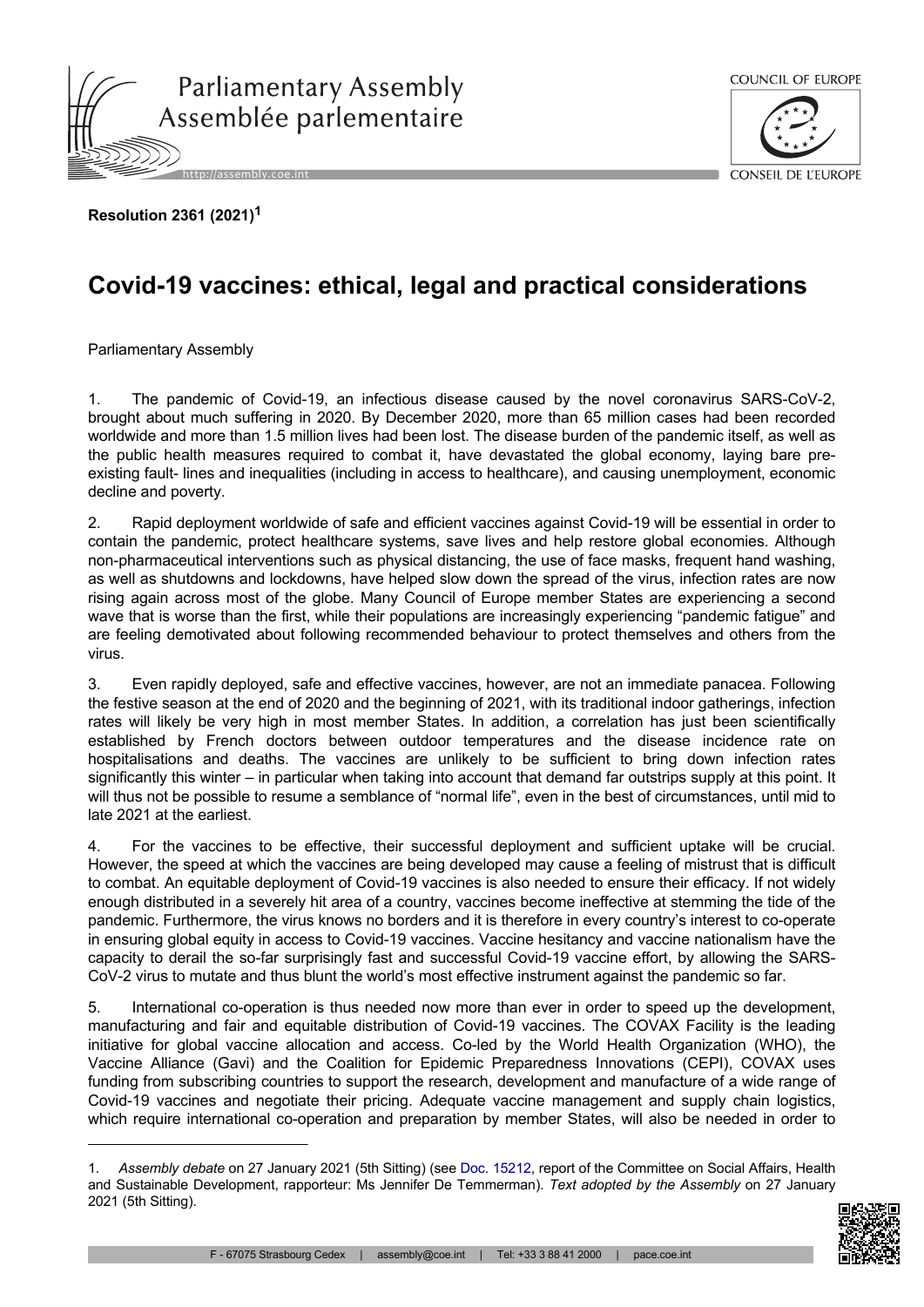## *Resolution 2361 (2021)*

deliver the vaccines in a safe and equitable way. In this regard, the Parliamentary Assembly draws attention to guidance for countries, developed by WHO, on programme preparedness, implementation and countrylevel decision making.

6. Member States must already now prepare their immunisation strategies to allocate doses in an ethical and equitable way, including deciding on which population groups to prioritise in the initial stages when supply is short, and how to expand vaccination as availability of one or more Covid-19 vaccines improves. Bioethicists and economists largely agree that persons over 65 years old, those under 65 with underlying health conditions that put them at a higher risk of severe illness and death, healthcare workers (especially those who work closely with persons who are in high-risk groups) and people who work in essential infrastructure should be given priority for vaccination. Children, pregnant women and nursing mothers, for whom no vaccine has so far been authorised, should not be forgotten.

7. Scientists have done a remarkable job in record time. It is now for governments to act. The Assembly supports the vision of the Secretary-General of the United Nations that a Covid-19 vaccine must be a global public good. Immunisation must be available to everyone, everywhere. The Assembly thus urges member States and the European Union to:

7.1. with respect to the development of Covid-19 vaccines:

7.1.1. ensure high-quality trials that are sound and conducted in an ethical manner in accordance with the relevant provisions of the Convention for the Protection of Human Rights and Dignity of the Human Being with regard to the Application of Biology and Medicine: Convention on Human Rights and Biomedicine (ETS No. 164, Oviedo Convention) and its Additional Protocol concerning Biomedical Research (CETS No. 195), and which progressively include children, pregnant women and nursing mothers;

7.1.2. ensure that regulatory bodies in charge of assessing and authorising vaccines against Covid-19 are independent and protected from political pressure;

7.1.3. ensure that relevant minimum standards of safety, efficacy and quality of vaccines are upheld;

7.1.4. implement effective systems for monitoring the vaccines and their safety following their roll-out to the general population, also with a view to monitoring their long-term effects;

7.1.5. put in place independent vaccine compensation programmes to ensure compensation for undue damage and harm resulting from vaccination;

7.1.6. pay special attention to possible insider trading by pharmaceutical executives or pharmaceutical companies unduly enriching themselves at public expense, by implementing the recommendations contained in [Resolution](https://pace.coe.int/en/files/22154) 2071 (2015) "Public health and the interests of the pharmaceutical industry: how to guarantee the primacy of public health interests?";

7.1.7. overcome the barriers and restrictions arising from patents and intellectual property rights in order to ensure the widespread production and distribution of vaccines in all countries and to all citizens;

7.2. with respect to the allocation of Covid-19 vaccines:

7.2.1. ensure respect for the principle of equitable access to healthcare, as laid down in Article 3 of the Oviedo Convention, in national vaccine allocation plans, guaranteeing that Covid-19 vaccines are available to the population regardless of gender, race, religion, legal or socio-economic status, ability to pay, location and other factors that often contribute to inequities within the population;

7.2.2. develop strategies for the equitable distribution of Covid-19 vaccines within member States, taking into account that the supply will initially be low, and plan how to expand vaccination programmes as the supply increases; follow the advice of independent national, European and international bioethics committees and institutions, as well as of WHO, in the development of these strategies;

7.2.3. ensure that persons within the same priority groups are treated equally, paying special attention to the most vulnerable such as older persons, those with underlying conditions and healthcare workers, especially those who work closely with persons who are in high-risk groups, as well as people who work in essential infrastructure and public services, in particular in social services, public transport, law enforcement and schools, as well as those who work in the retail sector;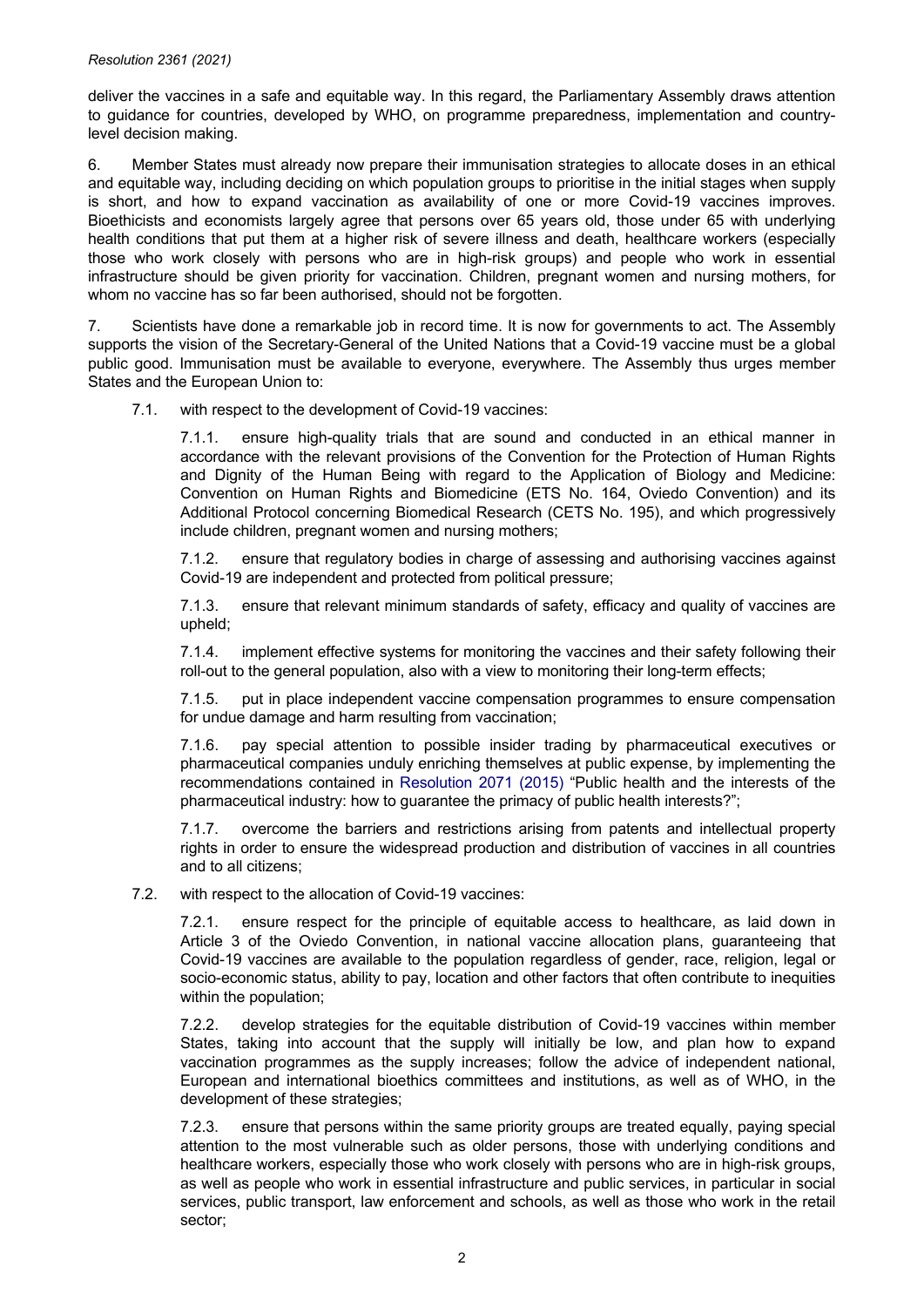7.2.4. promote equity in access to Covid-19 vaccines between countries by supporting international efforts such as the Access to Covid-19 Tools (ACT) Accelerator (ACT-Accelerator) and its COVAX Facility;

7.2.5. refrain from stockpiling Covid-19 vaccines, as this undermines the ability of other countries to procure vaccines for their populations, and ensure that stockpiling does not result in escalating vaccine prices for those who cannot stockpile; conduct auditing and due diligence to ensure rapid deployment of vaccines at minimum cost based on need and not on market power;

7.2.6. ensure that every country is able to vaccinate their healthcare workers and vulnerable groups before vaccination is rolled out to non-risk groups, and thus consider donating vaccine doses or accepting that priority be given to countries which have not yet been able to do so, bearing in mind that a fair and equitable global allocation of vaccine doses is the most efficient way of beating the pandemic and reducing the associated socio-economic burdens;

7.2.7. ensure that Covid-19 vaccines whose safety and effectiveness have been established are accessible to all who require them in the future, by having recourse, where necessary, to mandatory licences in return for the payment of royalties;

7.3. with respect to ensuring a high vaccine uptake:

7.3.1. ensure that citizens are informed that the vaccination is not mandatory and that no one is under political, social or other pressure to be vaccinated if they do not wish to do so;

7.3.2. ensure that no one is discriminated against for not having been vaccinated, due to possible health risks or not wanting to be vaccinated;

7.3.3. take early effective measures to counter misinformation, disinformation and hesitancy regarding Covid-19 vaccines;

7.3.4. distribute transparent information on the safety and possible side effects of vaccines, working with and regulating social media platforms to prevent the spread of misinformation;

7.3.5. communicate transparently the contents of contracts with vaccine producers and make them publicly available for parliamentary and public scrutiny;

7.3.6. collaborate with non-governmental organisations and/or other local initiatives to reach out to marginalised groups;

7.3.7. engage with local communities in developing and implementing tailored strategies to support vaccine uptake;

## 7.4. with respect to Covid-19 vaccination for children:

7.4.1. ensure a balance between the rapid development of vaccination for children and duly addressing safety and efficacy concerns and ensuring the complete safety and efficacy of all vaccines made available to children, with a focus on the best interests of the child, in accordance with the United Nations Convention on the Rights of the Child;

7.4.2. ensure high-quality trials, with due care for relevant safeguards, in accordance with international legal standards and guidance, including a fair distribution of the benefits and risks for the children who are studied;

7.4.3. ensure that the wishes of children are duly taken into account, in accordance with their age and maturity; where a child's consent cannot be given, ensure that agreement is provided in other forms and that it is based on reliable and age-appropriate information;

7.4.4. support the United Nations Children's Fund (UNICEF) in its efforts to deliver vaccines from manufacturers that have agreements with the COVAX Facility to those who need them most;

7.5. with respect to ensuring the monitoring of the long-term effects of Covid-19 vaccines and their safety:

7.5.1. ensure international co-operation for timely detection and elucidation of any safety signals by means of real-time global data exchange on adverse events following immunisation (AEFIs);

7.5.2. use vaccination certificates only for their designated purpose of monitoring vaccine efficacy, potential side effects and adverse events;